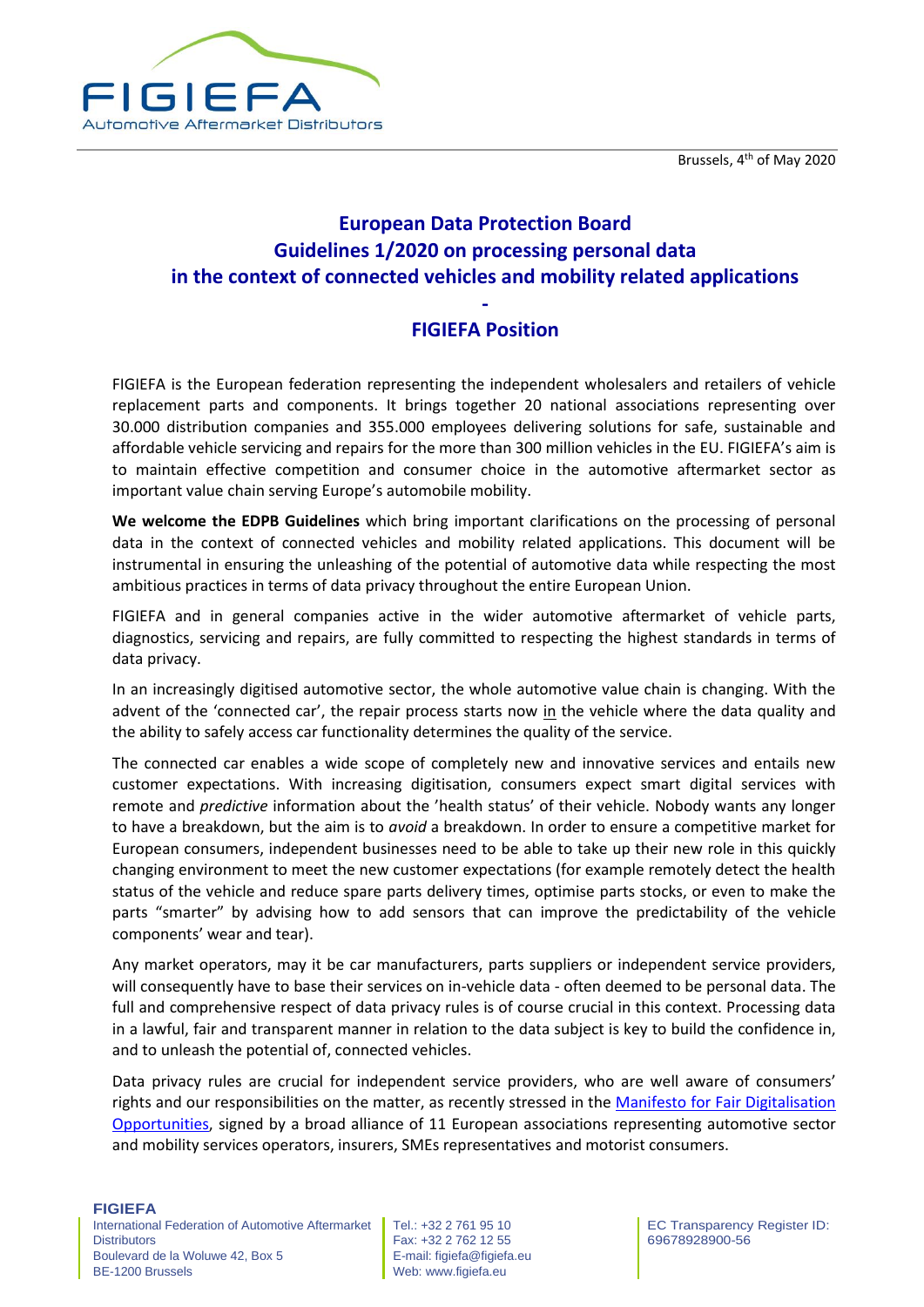Against this background, **we welcome** the EDPB Guidelines and fully support the clarifying emphasis that processing must be transparent to and under the control of data subjects (e.g. typically by informed consent or by a contractual agreement). Consent – if required – must always be free, specific and informed.

**Particularly noteworthy is in this context the recommendation that local in-vehicle processing of data is the most secure option** (operators "should, wherever possible, use processes that do not involve personal data or transferring personal data outside of the vehicle", points 70-72). FIGIEFA welcomes and underlines the importance of this local data processing mode to minimise the risk of exposure of personal data and to optimise the economy of data. It would be fully realised with embedded applications operating in the vehicle and with a direct (commercial and GDPR) relationship between the customer and the independent service provider of his/her choice. This would be feasible with an 'invehicle interoperable, standardised, secure and open-access platform' (OTP), as proposed in the [Manifesto for Fair Digitalisation Opportunities](https://www.direct-access.eu/manifesto) referenced above.

Indirect data access models, where the car manufacturer becomes the data gatekeeper and interposes himself between the customer/user/data subject and the independent service provider, do not comply with the principle of 'Privacy by Design'.<sup>1</sup> It creates an unnecessary duplication of data, access and GDPR controls in the hands of the vehicle manufacturer. To avoid this, direct access models to in-vehicle data allow independent service providers to manage GDPR compliance with "their" customers accordingly, instead of having to rely on the vehicle manufacturer's processing, permission and control schemes to do so. There is no need to have the vehicle manufacturer interposing himself in a gatekeeper function.

\* \* \* \*

### **Concerns and suggestions for clarifications:**

While we believe that the draft EDPB Guidelines give valuable clarifications on the handling of data generated by connected vehicles, **we have a number of concerns over specific points, which we believe require some additional clarifications.**

#### **Point 28 ("what constitutes personal data")**

Point 28 gives a qualification of which connected-vehicle-related data are deemed to be personal data, i.e. when these are identifiable to a natural person. We would like to stress the importance of such a definition, as we see attempts of vehicle manufacture to downplay the relevance of data qualifying as personal data (by e.g. categorising them) which could form the basis for wider service offers based on an analysis this data.

In particular in instances, where a general technical improvement of the 'product quality' or 'vehicle improvement' are quoted as justification for data collection, this would not prevent this data being analysed in a different context, e.g. to form the basis of *personalised* services. In other words, this data is *acquired* as 'technical data', but could in turn become the basis of economically-related *specific* service proposition to the customer.

Access to in-vehicle data, and the conditions for it, are the topic of an ongoing political discussion at EU level between different economic stakeholders, the independent automotive service providers on the one hand, and the vehicle manufacturers (who are also competitors in the automotive aftermarket) on the other hand. The effect of the technical design of vehicle manufacturers' in-vehicle telematics systems and the subsequent **application of data privacy rules** (i.e. whether it would enable or hamper effective access to in-vehicle data for independent service providers) was subject of discussions in the **Commission's Motor Vehicles Working Group Sub-WG on "Access to Data and Cybersecurity"** (10/2019- 3/2020) to which FIGIEFA contributed proactively. Data privacy was legitimately one of the angles that was taken into consideration during the debates/analysis'. The European Commission is planning, as announced in the Work Program for Automotive and Mobility Industries 2020-2021 of DG GROW, to issue a legislative proposal on the topic by the first quarter of 2021.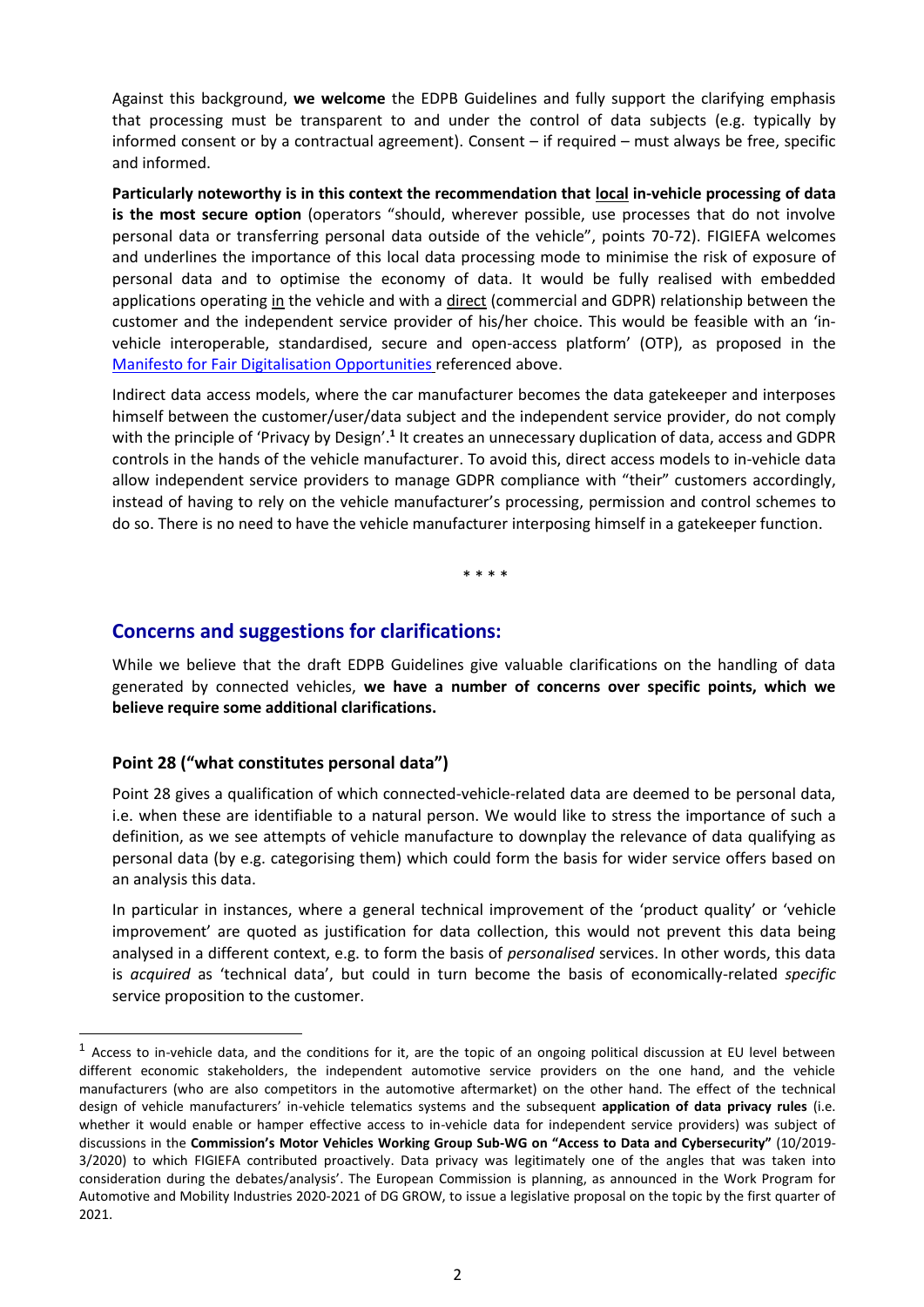Protecting data by using *per se* a generic classification, as the vehicle manufacturers' association proposes, has wider implications in relation to who should be authorised to access the data and subsequently use the data for alternative competing services (see also explanation in Point 82 below). Data does not lose their relevance under privacy law, neither because information describe technical circumstances nor because the privacy relevance with technical aspects like sensor data seems to be limited. After all, the combination of supposedly irrelevant data in itself quickly results in highly sensitive information.

#### **Vehicle Identification Number (VIN)**

In addition, we strongly recommend that the nature of the vehicle identification number (VIN) should be clarified. While we strongly advocate not downplaying the qualification of data as 'personal', the EDPB comments with regard to the VIN are unfortunately somewhat ambiguous and could be interpreted as if the VIN *per se* would be a personal data, which is not correct here.

It is however important to clarify that the VIN, which in itself is just an abstract number (marked on the chassis, frame of even publicly visibly through the windscreen of a vehicle), does not constitute per se a personal data. Only if and when the VIN can be referenced to a person, then it becomes personal data<sup>2</sup>. The capability of combining these two elements, i.e. the abstract VIN number with a person's identity (e.g. via the dealer when the vehicle is purchased, the vehicle manufacturer, type-approval authorities for product recall actions or in countries where by law, the VIN is linked to the owner) makes the difference. In analogy: any device ID, for example the number of the vehicle's motor block or of a smartphone, do also not constitute per se personal data. This clear distinction is very important, because the VIN is used as important technical data for unequivocal vehicle and parts identification in the market for vehicle servicing and repairs, and would therefore be potentially blocked by privacy restrictions on the basis of a misconception as personal data. We therefore strongly suggest a deletion of the VIN in point (28) or clarification, for example :

**(28)** Much of the data that is generated by a connected vehicle relate to a natural person that is identified or identifiable and thus constitute personal data. For instance, data include directly identifiable data (e.g., the driver's/**owner's** complete identity), as well as indirectly identifiable data such as the details of journeys made, the vehicle usage data (e.g., data relating to driving style or the distance covered), or the vehicle's technical data (e.g., data relating to the wear and tear on vehicle parts) **or the vehicle identification number (VIN)**, which, by cross-referencing **with other files and especially the vehicle identification number (VIN)**, **that** can be related to a natural person**, such as e.g. the address/identity of the owner**. Personal data in connected vehicles can also include metadata, such as vehicle maintenance status. In other words, any data that can be associated with a natural person therefore fall into the scope of this document.

#### **Point 82 ("transparency obligations for indirect collection of data")**

This paragraph is about the specific rules that should apply when the data user gets these data from an intermediary (data controller) which has an agreement with the data subject.

Via intermediaries, but also directly without the interposition of intermediaries, often, a number of data is collected under the general, unspecified labelling of "product improvement" or "product liability", but this can comprise a very wide range of vehicle data. We are particularly concerned about the excessive

<sup>2</sup> This is also in compliance with the ECJ's landmark decision clarifying the definition of what personal data is (**ECJ judgement C-582/14 of 19.10.2016**) where it explained that information is only deemed personal data if the given data controller has direct – or via legal means indirect – knowledge allowing such information to be linked to an individual person. Therefore, many information must no longer be deemed personal data in the hand of given companies. As such all will depend on a company's possibility to link such data to a given person. In other words, what is personal data is no longer to be decided in an absolute way on a data-level but rather on a relative, individual level. In the past, technical (vehicle or sensor-generated) data were commonly and generally deemed personal data. But as a result of the ECJ ruling, these non-personal data can qualify as personal data under control of one company (due to additional knowledge about the actual car owner or driver) whilst it does not qualify as personal data in the hands of other companies without relevant additional information.